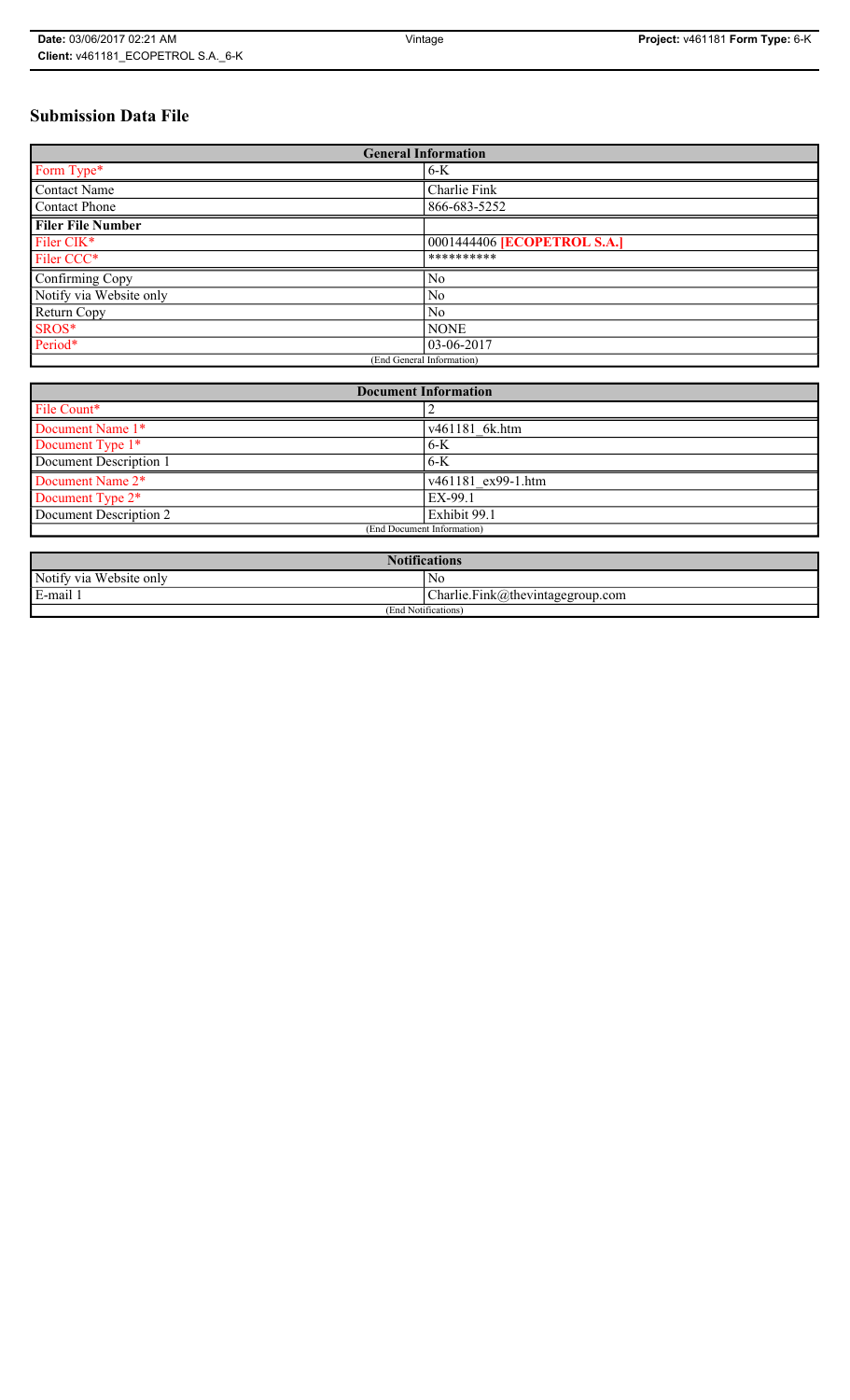#### **UNITED STATES SECURITIES AND EXCHANGE COMMISSION Washington, D.C. 20549**

#### **FORM 6-K**

#### **REPORT OF FOREIGN PRIVATE ISSUER PURSUANT TO RULE 13a-16 OR 15d-16 UNDER THE SECURITIES EXCHANGE ACT OF 1934**

For the month of March, 2017 Commission File Number 001-34175

ECOPETROL S.A.

(Exact name of registrant as specified in its charter)

N.A.

(Translation of registrant's name into English)

COLOMBIA

(Jurisdiction of incorporation or organization)

Carrera 13 No. 36 – 24

BOGOTA D.C. – COLOMBIA

(Address of principal executive offices)

Indicate by check mark whether the registrant files or will file annual reports under cover of Form 20-F or Form 40-F.

Form 20-F  $\boxtimes$  Form 40-F  $\Box$ 

Indicate by check mark if the registrant is submitting the Form 6-K in paper as permitted by Regulation S-T Rule 101(b)(1)

 $Yes \Box$  No  $\boxtimes$ 

Indicate by check mark if the registrant is submitting the Form 6-K in paper as permitted by Regulation S-T Rule 101(b)(7)

 $Yes \Box$  No  $\boxtimes$ 

Indicate by check mark whether the registrant by furnishing the information contained in this form is also thereby furnishing the information to the Commission pursuant to Rule 12g3-2(b) under the Securities Exchange Act of 1934.

 $Yes \Box$  No  $\boxtimes$ 

If "Yes" is marked, indicate below the file number assigned to the registrant in connection with Rule 12g3-2(b): 82- N/A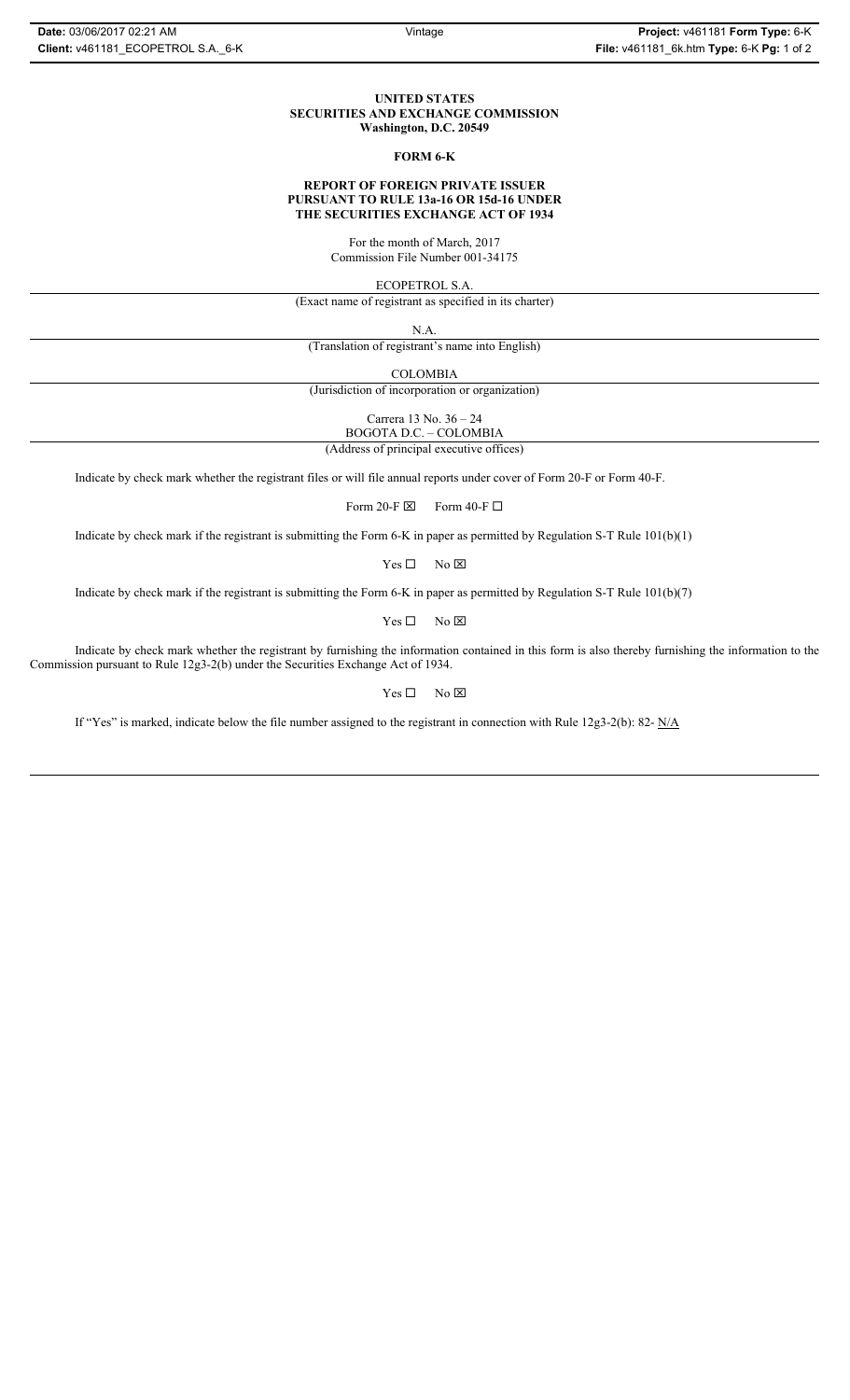| Date: 03/06/2017 02:21 AM          | Vintage | Project: v461181 Form Type: 6-K           |
|------------------------------------|---------|-------------------------------------------|
| Client: v461181 ECOPETROL S.A. 6-K |         | File: v461181_6k.htm Type: 6-K Pg: 2 of 2 |

## **SIGNATURES**

Pursuant to the requirements of the Securities Exchange Act of 1934, the registrant has duly caused this report to be signed on its behalf by the undersigned, thereunto duly authorized.

Ecopetrol S.A.

By: /s/ María Fernanda Suárez

Name: María Fernanda Suárez Title: Chief Financial Officer

Date: March 6, 2017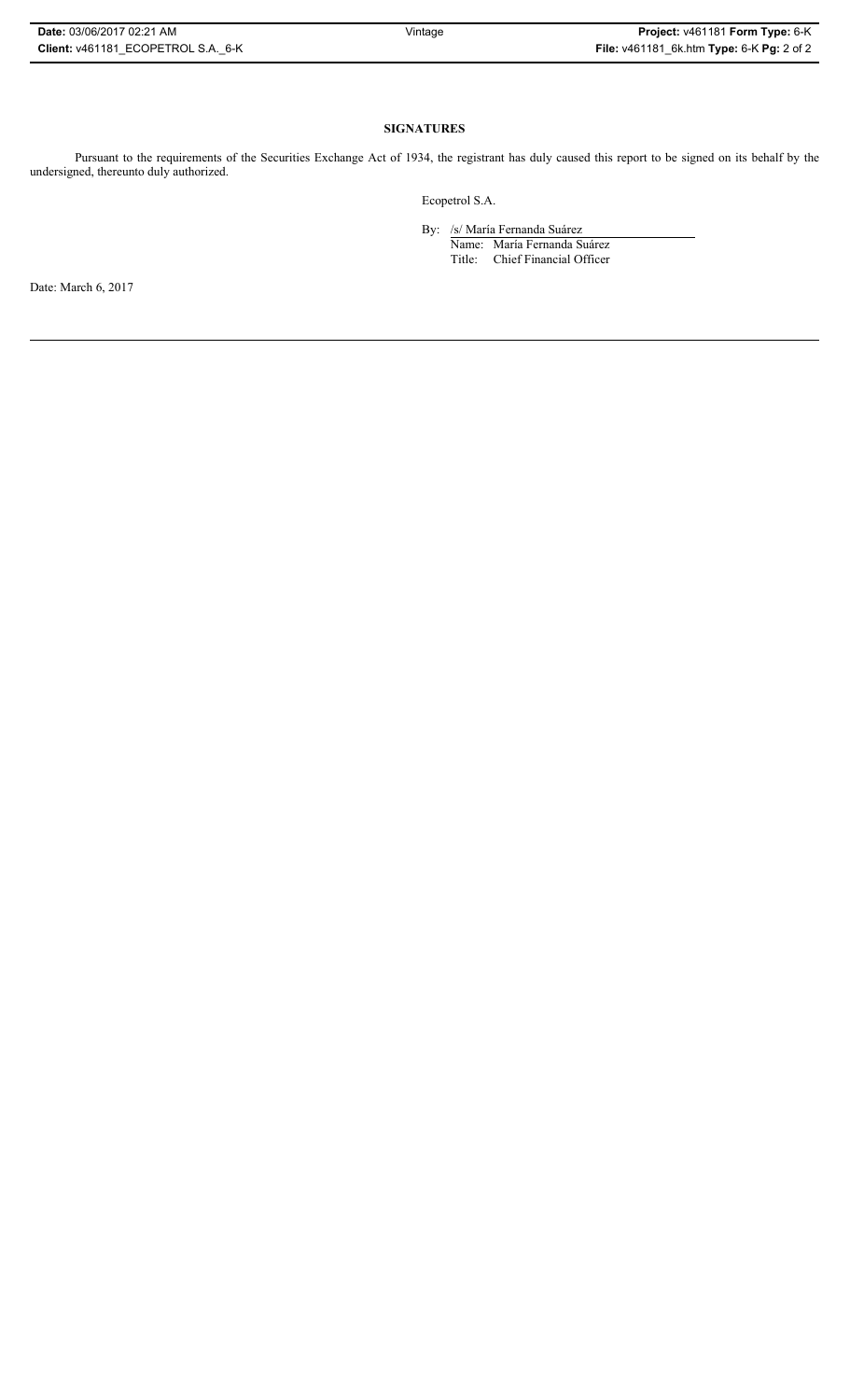-----------------------------------------

# **Exhibit 99.1**

#### **2016 Earnings Distribution Proposal**

Ecopetrol S.A. (BVC: ECOPETROL; NYSE: EC) ("Ecopetrol" or the "Company) informs the 2016 earnings distribution proposal, approved by the Board of Directors, which will be submitted for the consideration of the Shareholders Meeting (Asamblea de Accionistas) that will take place on March 31, 2017:

### **PROFIT DISTRIBUTION PROPOSAL**

## **YEAR 2016**

| Net Profit after provision for income tax                | 1,564,709,318,025  |
|----------------------------------------------------------|--------------------|
| + Release of reserves from previous years                | 287, 236, 277, 314 |
| Excess of fiscal depreciation reserve (Art. 130 ET)      | 287, 236, 277, 314 |
| Regulatory Decree 2336/95 current year reserve           | 1,927,967,826      |
|                                                          |                    |
| - Legal reserves of the current year                     | 669, 103, 385, 969 |
| Legal Reserve $(10\%)$                                   | 156,470,931,803    |
| Excess of fiscal depreciation reserve (Art. 130 ET)      | 509,081,603,363    |
| Regulatory Decree 2336/95 current year reserve (taxable) | 3,550,850,803      |
|                                                          |                    |
| <b>Available to the Shareholders</b>                     | 1,182,842,209,370  |
| It is proposed to distribute as follow:                  |                    |
|                                                          |                    |
| Ordinary dividend non taxable                            | 945, 683, 977, 874 |
| New explorations reserve (non taxable)                   | 237,158,231,496    |
|                                                          |                    |
| Ordinary dividend payable per share                      | S<br>23            |

This proposal is in line with the dividend distribution policy adopted by the Board of Directors, which establishes the distribution of around 40% of the net profit before impairments. The policy also states that the dividends declared will not exceed the profits available for the distribution of the Shareholders Meeting and will be aligned with preserving debt ratios consistent with an investment grade rating.

Taking the aforementioned into account, and calculating the net profit before impairments in an amount of COP \$2,328,017,766,824; the Board proposes a dividend of COP\$ 23 per share, to be paid in a single installment on April 28, 2017.

#### **Bogota, March 6, 2017**

*This release contains statements that may be considered forward looking statements within the meaning of Section 27A of the U.S. Securities Act of 1933 and Section 21E of the U.S. Securities Exchange Act of 1934. All forward-looking statements, whether made in this release or in future filings or press releases or orally, address matters that involve risks and uncertainties, including in respect of the Company's prospects for growth and its ongoing access to capital to fund the Company's business plan, among others. Consequently, changes in the following factors, among others, could cause actual results to differ materially from those included in the forward-looking statements: market prices of oil & gas, our exploration and production activities, market conditions, applicable regulations, the exchange rate, the Company's competitiveness and the performance of Colombia's economy and industry, to mention a few. We do not intend, and do not assume any obligation to update these forward-looking statements.*